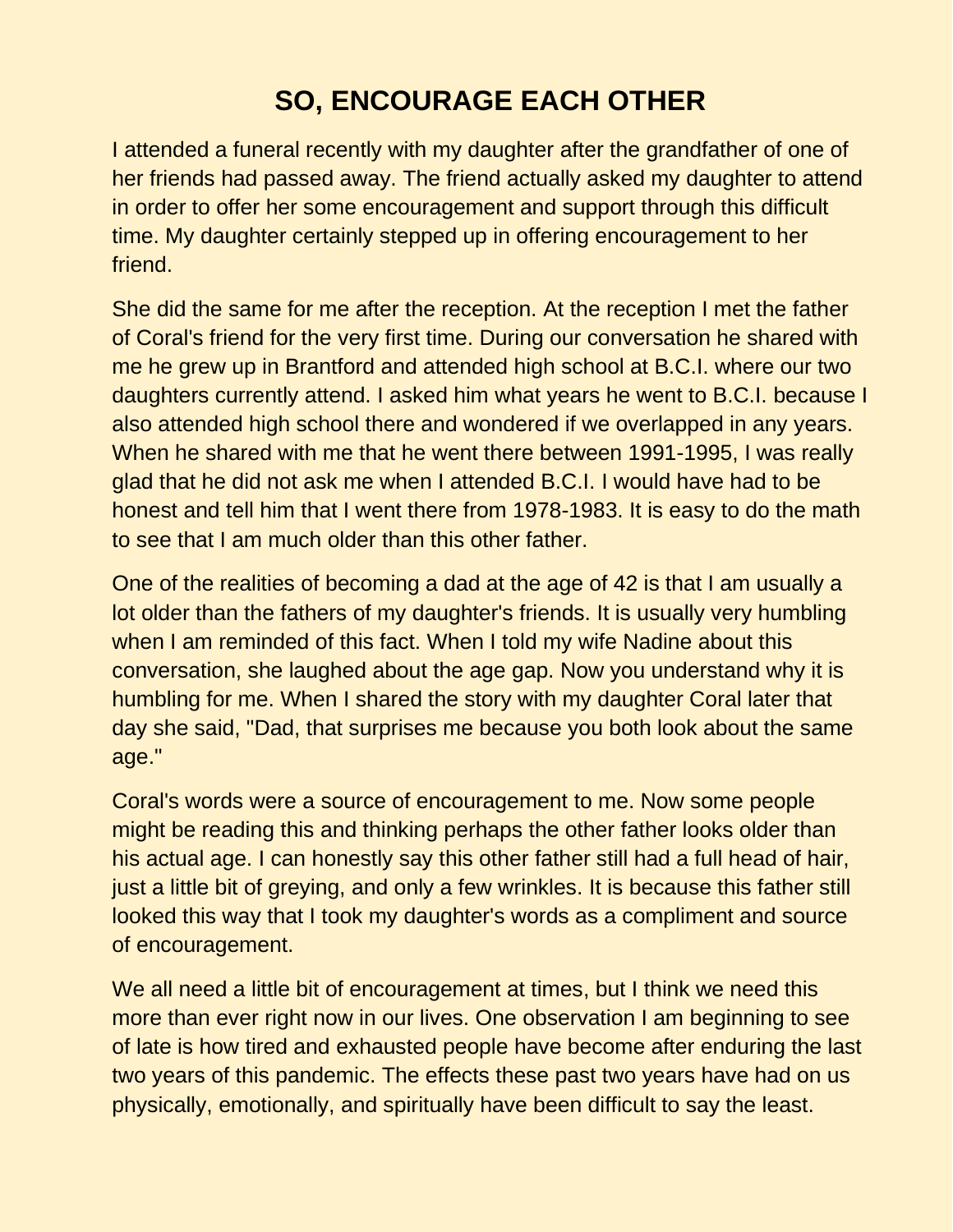Another factor causing people to be so tired and exhausted right now is the affect of the winter blahs and blues. This has an impact on so many people at this time of year. I also think seeing what is transpiring in Ukraine is also adding to our emotional fatigue right now. It is so heart breaking and shocking to see the suffering and tragedy going on there these past three weeks. There may be other factors going on in people's lives right now adding to their tiredness and fatigue. I have heard so many people lately say how much they need to get away for a vacation or get a break from what they have been going through. They comment how weakened and beaten down they feel at this time and share how hard it is to keep persevering right now. When feeling this way, we often need some form of encouragement to help us keep going in life.

Some people I know of are trying to find this encouragement by being away for trips during March Break right now. I hope their vacations provide them the encouragement they need. If we cannot get away I think one of the best sources of encouragement for us can be found in what my daughter did for me and her grieving friend. Remember how my daughter showed encouragement to her friend by her presence at the funeral and to me through her words. *Our words and our actions can be the best source of encouragement* we can offer to others in order to lift their spirits. The apostle Paul was very good at recognizing the need to do this for others. When you read his letters, he often offered words to encourage other people to keep believing and persevering through difficult and challenging times in their lives. We see one such instance of Paul doing this in 1 Thessalonians 5:11:

## **So encourage each other and build each other up, just as you are already doing.**

In his letters, Paul sometimes used the analogy of running a race to describe how we journey through life. When we watch people running a long race such as a marathon, we begin to see the pain and agony they are enduring as the race continues on. We may begin to see expressions of exhaustion or pain on their faces as their muscles begin to ache. We begin to wonder if they will be able to complete the race and cross the finish line. Many of these athletes have shared that encouragement from supporters and fans along the way provided them with the uplifting they needed in order to push through the pain